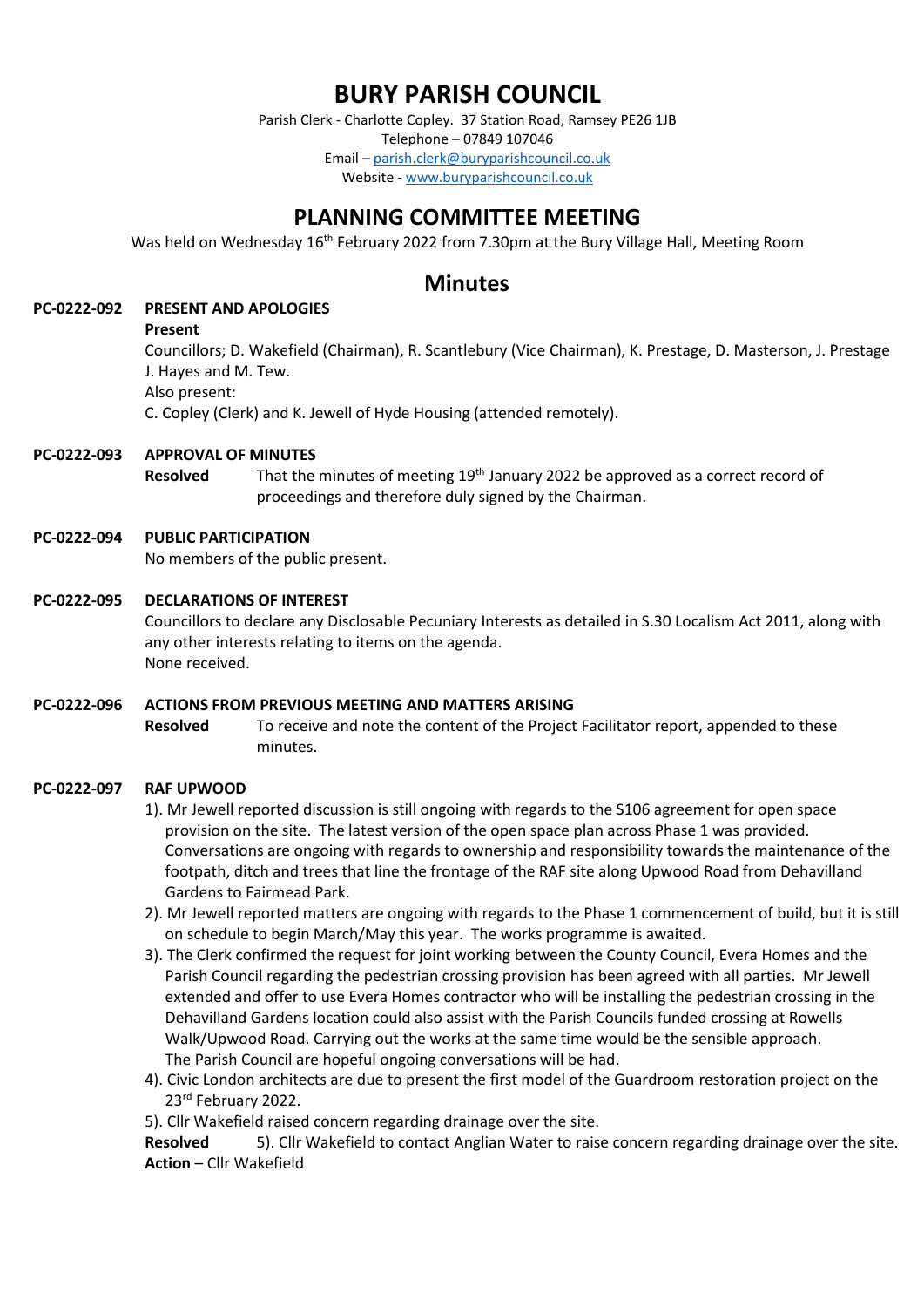#### **PC-0222-098 BMX TRACK**

The Clerk confirmed correspondence from the Councils solicitors handling the purchase of the site has been received and will now progress. Ground workers have been approached to establish an idea of costs relating to the improvement works across the sports field and BMX Track. Cllr Presage's liaison with Ramsey Golf Club is ongoing.

**Action** – Cllr J Prestage

#### **PC-0222-099 PEDESTRIAN CROSSING – UPWOOD ROAD**

See item 097.3 above. No further news from the County Councils Highways Engineer department has been received.

#### **PC-0222-100 FINANCE**

Payments due or made since last meeting.

1). DB Surveys Measured survey – Guardroom £2100.00 **Resolved** This payment was ratified at full Council meeting on the 2<sup>nd</sup> February 2022.

# **PC-0222-101 PLANNING APPLICATIONS**

**21/02831/FUL** – Installation of an electricity substation – RAF Upwood **21/02808/HHFUL** - Single storey rear and front infill extension - 2 Old Stable Walk Bury Huntingdon PE26 2LT **22/80021/COND** - Conditional Information for 20/02495/REM: C4 (Reinstatement of watercourse) - Land South Of Buryfield Bury

**21/006** - TREE PRESERVATION ORDER NUMBER confirmed Land Adjacent to 4 & 6 Tunkers Lane, Bury.

**Resolved** 21/02831/HHFUL – to support the application.

21/02808/HHFUL – to record a unanimous vote against the proposed development, due to the development seeming to be excessive for the site taking up almost all of the plot. Concern was also voiced as to whether the development would cause loss of light and overshadowing of the neighbouring property.

22/80021/COND – this condition was noted. This condition is for information only. Parish Councils are not consulted on discharge of condition applications as officer considerations of such cases are limited to whether the condition has been met. 21/006 – noted.

**Action** – Clerk

#### **101.1 To receive updates on current applications:**

No updates have been received since December 2021.

#### **PC-0222-102 MATTERS FOR FUTURE CONSIDERATION**

The Planning White Paper NALC summary.

#### **PC-0222-103 NEXT MEETING**

Wednesday 16<sup>th</sup> March 2022 from 7.30pm in the Village Hall Agenda items to be received by the Clerk no later than 9<sup>th</sup> March 2022.